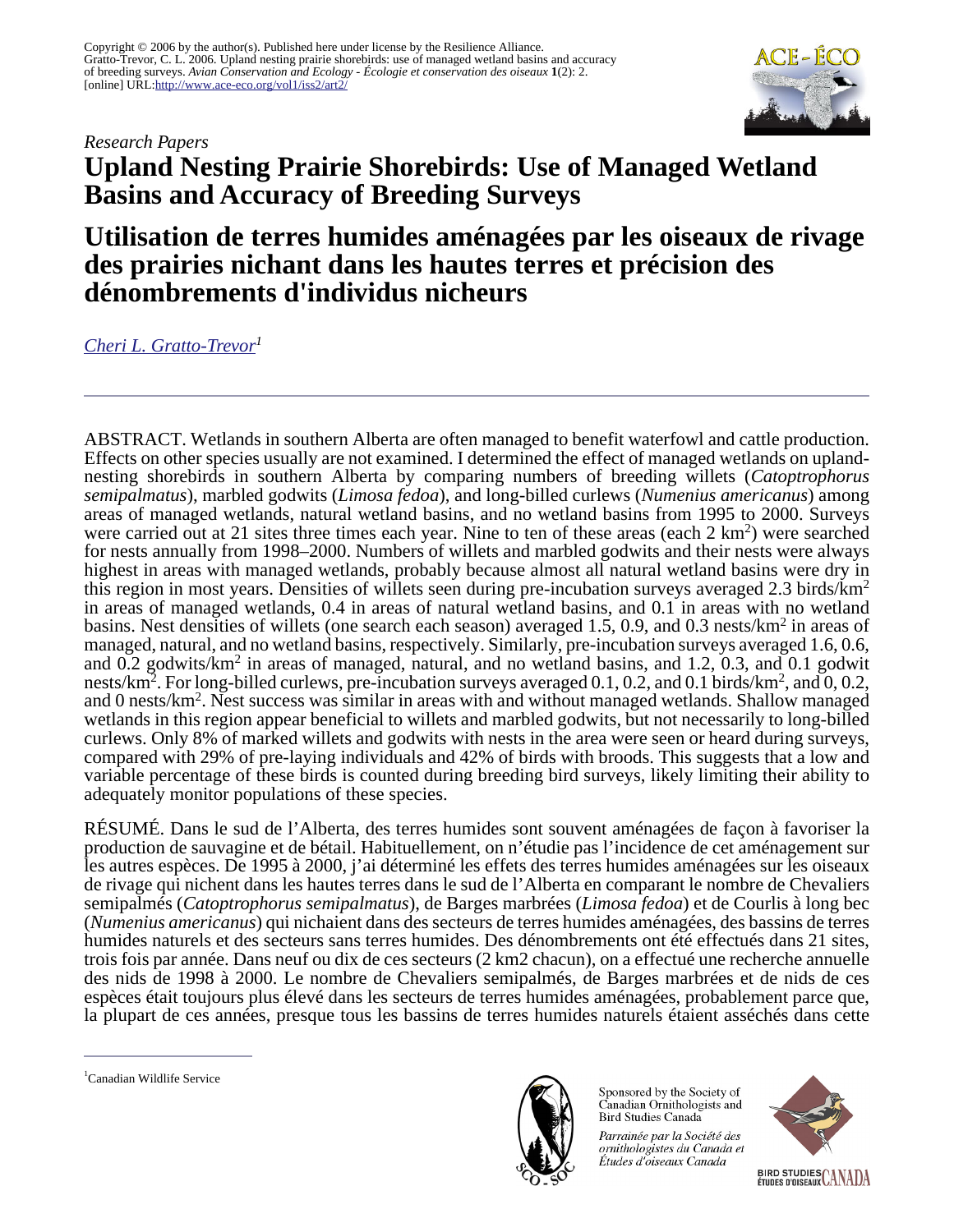région. Chez le Chevalier semipalmé, pendant les dénombrements effectués avant l'incubation, les densités se situaient en moyenne à 2,3 individus/km2 dans les secteurs de terres humides aménagées, à 0,4 dans les bassins de terres humides naturels et à 0,1 dans les secteurs sans bassins de terres humides. Le nombre moyen de nids (une recherche par saison) était de 1,5, de 0,9 et de 0,3 nid/km2 respectivement dans chacun de ces secteurs. De même, d'après les dénombrements précédant l'incubation, il y avait en moyenne 1,6, 0,6 et 0,2 Barge marbrée/km2 dans les secteurs de terres humides aménagées, les bassins de terres humides naturels et les secteurs sans bassins de terres humides. Le nombre de nids de Barge marbrée était respectivement de 1,2, 0,3 et 0,1/km2. Dans le cas du Courlis à long bec, les relevés précédant l'incubation ont permis de repérer en moyenne 0,1, 0,2 et 0,1 individu/km2, ainsi que 0, 0,2 et 0 nid/km2. Le succès de la nidification était semblable dans les secteurs de terres humides aménagées et ceux où il n'y en avait pas. La présence de terres humides aménagées peu profondes dans cette région semble bénéfique pour le Chevalier semipalmé et la Barge marbrée, mais pas nécessairement pour le Courlis à long bec. Seulement 8 % des oiseaux marqués (Chevaliers semipalmés et Barges marbrées) qui occupaient un nid dans la région ont été vus ou entendus pendant les dénombrements, comparativement à 29 % des individus présents avant la ponte et 42 % des oiseaux accompagnés de leur nichée. Ces résultats donnent à penser que le pourcentage des oiseaux de ces espèces dénombrés pendant les dénombrements d'individus nicheurs est faible et variable, ce qui limiterait l'efficacité de ceux-ci pour le suivi de ces espèces.

Key Words: *Alberta; Catoptrophorus semipalmatus*; climate change; conservation; *Limosa fedoa*; longbilled curlew; managed wetlands; marbled godwit; *Numenius americanus*; shorebird abundance; survey accuracy; wetland; willet

# **INTRODUCTION**

Populations of many shorebird species are declining (Howe et al. 1989, Morrison et al. 1994, Gratto-Trevor et al. 1998, Morrison et al. 2001). Outside of the arctic, the greatest number of North American shorebird species breed on the prairies (Gratto-Trevor et al. 2001), which is of concern because grassland cultivation and wetland loss in the Canadian and the United States prairies (Dahl 1990, Environment Canada 1991) has resulted in significant range reductions of most prairie-nesting shorebirds (Howe 1982a; Page and Gill 1994), including upland nesting species such as long-billed curlews, *Numenius americanus*; western willets, *Catoptrophorus semipalmatus inornatus*; and marbled godwits, *Limosa fedoa*. Under most climate change scenarios, temperatures, and thus drought events, are expected to increase in this region (Herrington et al. 1997, Barrow and Yu 2005). This will further reduce numbers of the seasonal and semi-permanent wetlands primarily used by shorebirds (Kantrud and Stewart 1984, Diamond and Brace 1991, Sorenson et al. 1998, Clark et al. 2002). Many shallow wetlands in southern Alberta are managed for the benefit of cattle and waterfowl production by filling them with water in the spring and fall. During dry years in this region, these managed wetlands constitute most of the wetlands

with water in the spring and summer. Although studies have clearly demonstrated the benefits of managed wetlands to waterfowl (e.g., Anderson and Glover 1967, Ruwaldt et al. 1979, Fairburn and Dinsmore 2001), as well as migrant shorebirds and those nesting at the edges of wetlands (e.g. Delphey and Dinsmore 1993, Weber and Haig 1996, Twedt et al. 1998, Colwell and Taft 2000), effects on upland nesting shorebirds are not known. Upland nesting prairie shorebirds normally nest several hundred meters to several kilometers from water in this region (Gratto-Trevor 2000, Lowther et al. 2001). They may not be as affected by changes in local water conditions as are species nesting at wetland edges. If they do nest in managed upland basins, they may have higher nest predation rates than those in unmanaged areas, if more predators are attracted to managed areas because of consistently high densities of nesting waterfowl there. Therefore, it is important to know if these shorebirds are as productive, and nest as abundantly, in areas with managed wetlands as in areas with natural wetland basins.

My first objective is to determine the abundance and productivity of upland breeding shorebirds in southern Alberta, comparing areas of managed, natural, and no wetland basins under natural weather conditions over 6 years. My second objective is to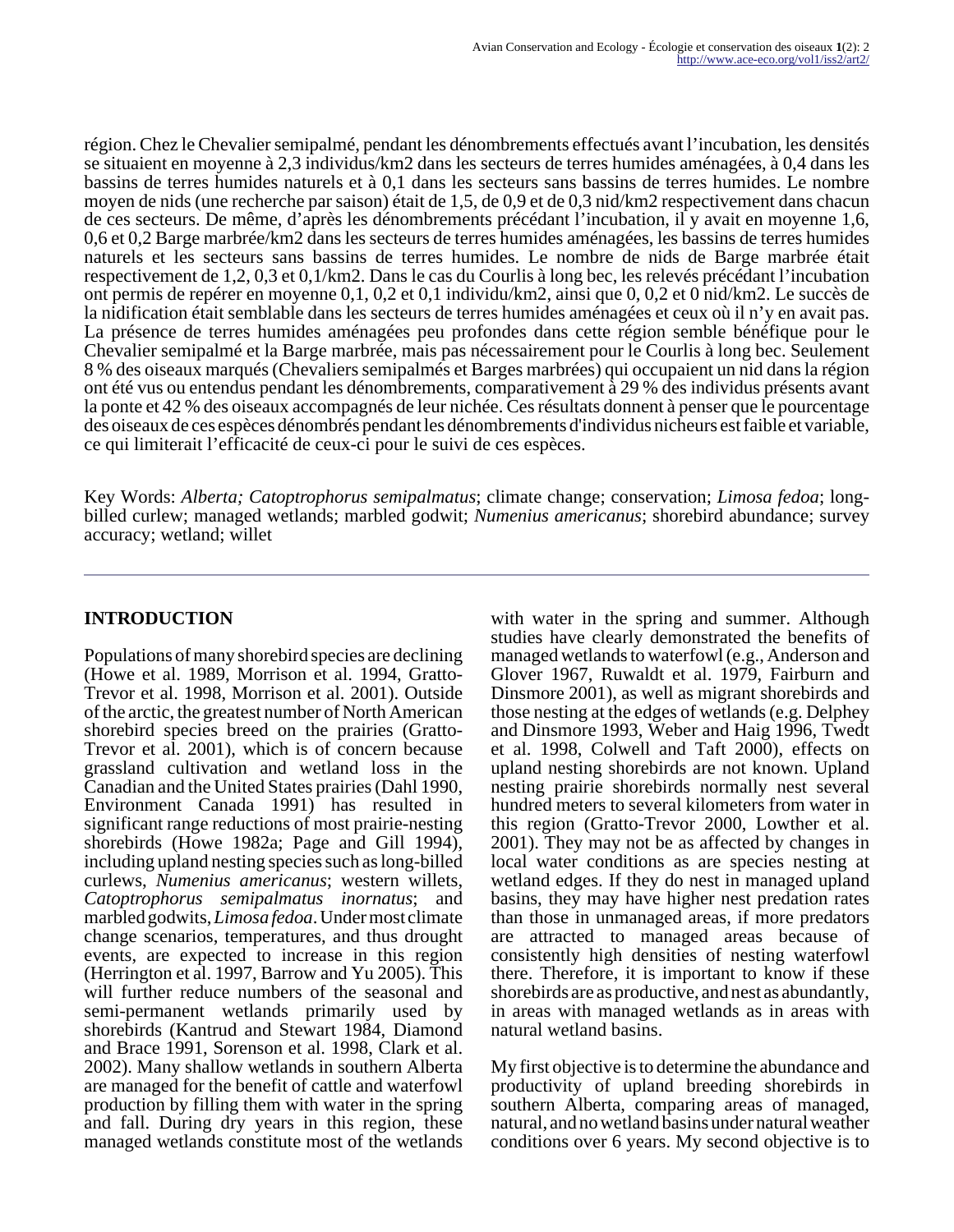examine the accuracy of survey techniques, using nest searches and marked birds. The most common upland nesting shorebirds in this region are western willets and marbled godwits. Long-billed curlews are listed as a species of "special concern" by the Committee on the Status of Endangered Wildlife in Canada (Saunders 2002), and nest at much lower densities.

# **STUDY AREA**

All study sites were within 100 km of Brooks, in Newell and Vulcan counties of southeastern Alberta, approximately 160 km east of Calgary (Fig. 1, Table 1). Considerable amounts of native mixedgrass prairie still exist in this region, as much of this semi-arid habitat is used for cattle grazing. Oil and gas development is common. Breeding densities of marbled godwits and western willets are among the highest of anywhere in their range (Gratto-Trevor 2000, Lowther et al. 2001). In this area, six wetland complexes are managed by Ducks Unlimited Canada for cattle and waterfowl production. These are normally filled in spring and fall with irrigation water brought from the Bow River by canals. Survey sites with managed wetland basins were in the following areas: Kitsim, Kininvie South, Antelope Creek, Medicine Wheel, and Circle E. Kitsim consists of a series of more than 50 wetlands, ranging from about 16–120 ha in size, connected by small canals in the early 1980s. At Kininvie South, wetlands in the study area were 6–30 ha. Canals were completed in 1976, but have had improved water supplies since 1984. Antelope Creek study area wetlands were 4–10 ha, with management structures completed by 1992. Medicine Wheel wetlands were 4–42 ha. This site was first filled with water in the fall of 1994 and spring of 1995. Circle E wetlands were 10–70 ha. This area was first filled with water in 1997, after which it was considered a managed wetland in this study. Before 1997, it was considered a natural wetland area. Natural wetland basin areas have similar densities of wetland basins as managed areas and are used for cattle grazing, but are not connected by canals or managed for waterfowl production. Areas defined here as having no wetland basins (<10% of the area as wetland basins) are not considered suitable for future wetland management, but are used for cattle grazing.

All study sites except Antelope Creek (owned by the Province of Alberta and leased to the Alberta Fish and Game Association), Circle E (provincial Crown land managed by a grazing association), and Medicine Wheel (mostly provincial Crown land managed by a grazing association) are owned by the Eastern Irrigation District, Brooks, Alberta, Canada.

# **STUDY SPECIES**

Long-billed curlews, marbled godwits, and western willets breed only in North America, primarily in prairie habitat (Gratto-Trevor 2000, Lowther et al. 2001, Dugger and Dugger 2002). Long-billed curlews arrive on the breeding grounds in early April; willets and godwits in late April and early May (Salt and Salt 1976, Higgins et al. 1979). Pairs are primarily formed or reunite on the breeding grounds. Nest initiation starts in early to mid May, slightly earlier for curlews. All are monogamous, with bi-parental incubation. Clutch size, as with most North American shorebirds, is almost always four. The incubation period is estimated at 23–25 d from laying of the fourth egg to hatch. Adults actively defend nests and broods against predators. Young are precocial, and leave the nest site almost immediately after hatch with their parents. They take close to a month to fledge (Sordahl 1979, Allen 1980, Howe 1982b, Redmond and Jenni 1986).

# **METHODS**

# **Surveys**

Because of the distribution of managed, natural, and no wetland basins, and access to different pastures, study sites were not randomly distributed across the landscape (Fig. 1). This did not affect results because averaging numbers of birds observed at clumped sites (thus reducing site numbers to five managed, three natural, and two no basin areas) resulted in very similar statistical findings as use of each site individually (e.g., wetland type differences were still highly significant).

I chose survey routes from aerial photographs, with prior knowledge of whether sites had managed, natural, or no wetland basins, but no knowledge of shorebird abundance. Survey routes at sites with managed or natural wetland basins were predetermined on the aerial photographs to run near as many wetland basins as possible. Once a survey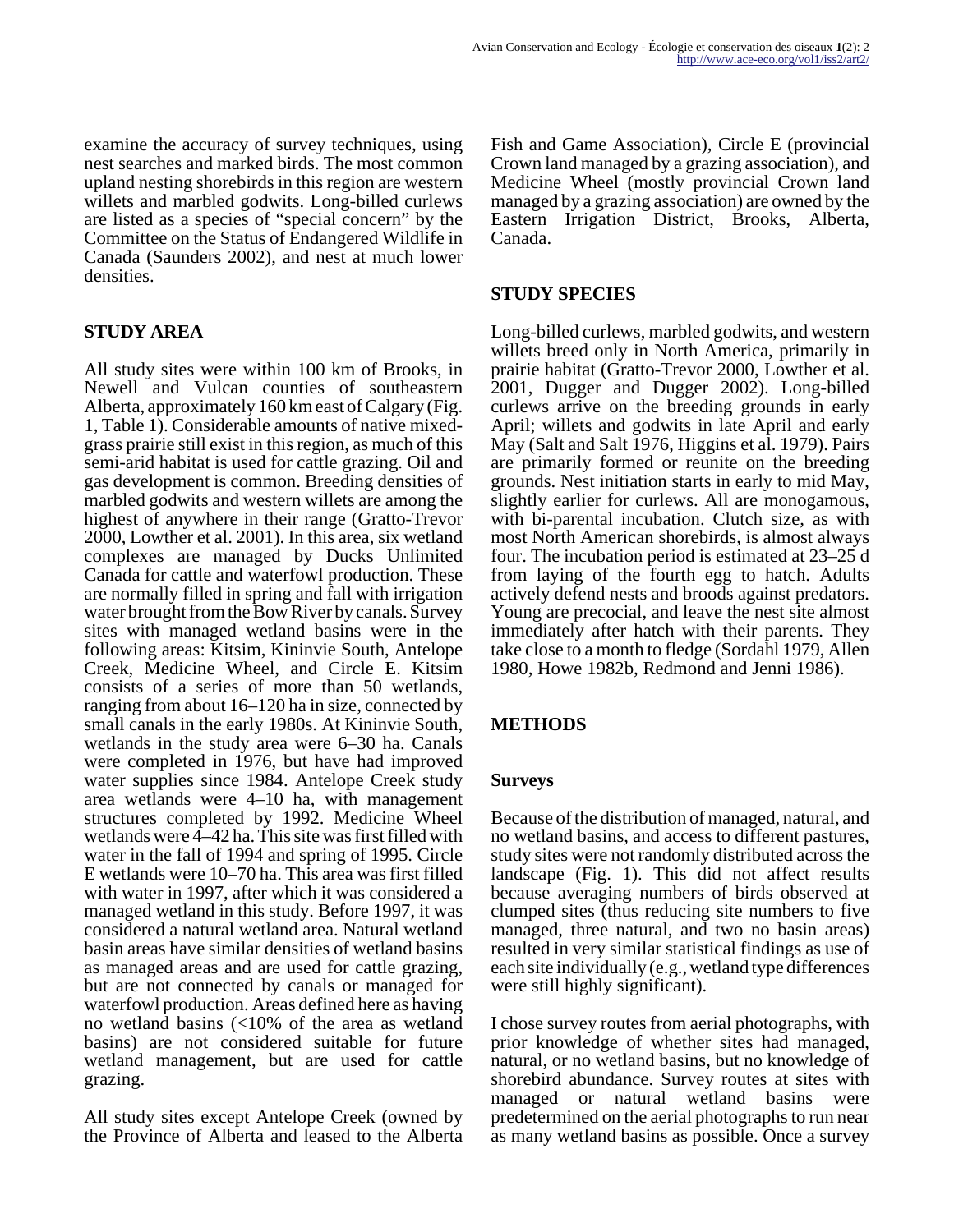**Fig. 1.** Map of study area in southern Alberta, with survey sites listed as being in areas of managed, natural, or no wetland basins. Numbers in parentheses after location represent the number of 5 km long routes in that area (and see Table 1). Asterisks after site names show survey sites that were nest-searched between 1998 and  $2000$  (1 asterisk = one  $2$ -km<sup>2</sup> area of survey route was searched; 2 asterisks = one  $2$ -km<sup>2</sup> area of each of two survey routes were searched). Dark lines and splotches represent rivers and lakes.

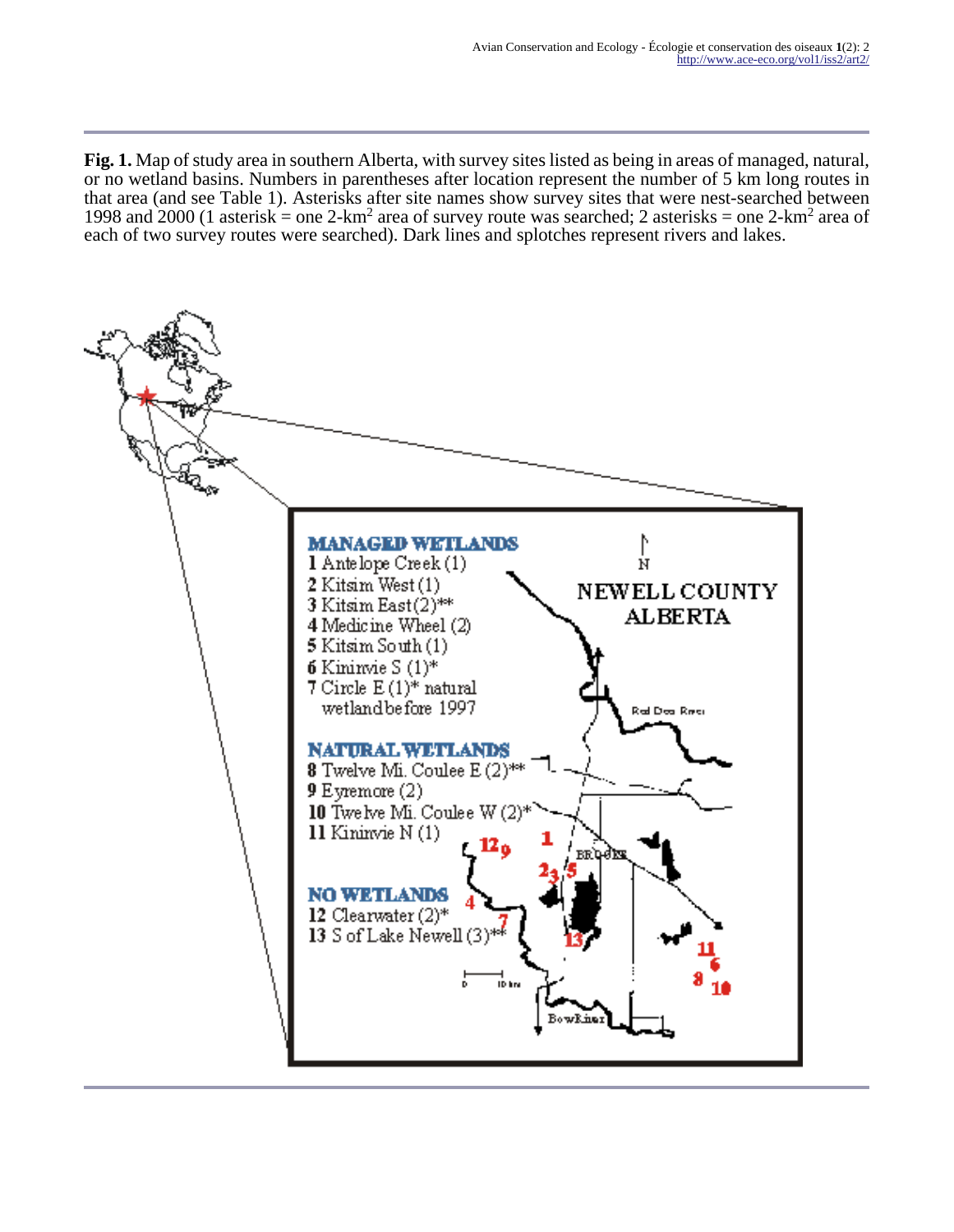|                  |         |                   |                       |                          | Percentage of water<br>(of $5 \text{ km } x$ 0.5 km survey route) |                  |                  |                  |                  |
|------------------|---------|-------------------|-----------------------|--------------------------|-------------------------------------------------------------------|------------------|------------------|------------------|------------------|
| Study site       | Pasture | Wetland<br>basins | Water ma-<br>nagement | 1995                     | 1996                                                              | 1997             | 1998             | 1999             | 2000             |
| West Kitsim      | native  | managed           | all years             | 10                       | 10                                                                | 12               | 10               | 10               | 10               |
| Kininvie 1       | native  | managed           | all years             | 10                       | 16                                                                | 16               | 12               | 12               | 12               |
| Antelope Creek   | native  | managed           | all years             | 8                        | $\,8\,$                                                           | $\,8\,$          | $\overline{7}$   | $\overline{7}$   | $\overline{7}$   |
| E Kitsim 1       | native  | managed           | all years             | 28                       | 28                                                                | 29               | 15               | 15               | 15               |
| E Kitsim 2       | native  | managed           | all years             | 16                       | 16                                                                | 16               | 12               | 12               | 12               |
| Medicine Wheel 1 | native  | managed           | all years             | 12                       | 12                                                                | 15               | 10               | 10               | 10               |
| Medicine Wheel 2 | native  | managed           | all years             | 21                       | 21                                                                | 22               | 20               | 20               | 20               |
| South Kitsim     | native  | managed           | all years             | $\overline{\phantom{a}}$ | 29                                                                | 30               | 12               | 12               | 12               |
| Circle E         | native  | nat/man           | 1997 on               | 1                        | $\mathbf{1}$                                                      | 6                | 6                | 6                | 6                |
| Kininvie 2       | native  | natural           | none                  | $\overline{a}$           | $\,8\,$                                                           | 12               | 1                | $\mathbf{1}$     | $\mathbf{1}$     |
| 12 Mi Coulee E1  | native  | natural           | none                  | $\mathbf{0}$             | $\mathbf{1}$                                                      | $\mathbf{1}$     | $\boldsymbol{0}$ | $\overline{0}$   | $\overline{0}$   |
| 12 Mi Coulee E2  | native  | natural           | none                  | $\mathbf{0}$             | 1                                                                 | $\overline{2}$   | $\boldsymbol{0}$ | $\overline{0}$   | $\overline{0}$   |
| Eyremore 1       | planted | natural           | none                  | 3                        | $\overline{2}$                                                    | 6                | 3                | 3                | 3                |
| Eyremore 2       | planted | natural           | none                  | 3                        | $\overline{2}$                                                    | 5                | $\mathbf{1}$     | $\mathbf{1}$     | $\mathbf{1}$     |
| 12 Mi Coulee W1  | native  | natural           | none                  | $\overline{a}$           | 5                                                                 | 8                | 1                | $\mathbf{1}$     | $\mathbf{1}$     |
| 12 Mi Coulee W2  | native  | natural           | none                  | $\sim$                   | 5                                                                 | $\mathfrak{2}$   | $\boldsymbol{0}$ | $\boldsymbol{0}$ | $\overline{0}$   |
| S Newell 1       | native  | none              | none                  | $\mathbf{0}$             | $\boldsymbol{0}$                                                  | $\mathbf{1}$     | $\boldsymbol{0}$ | $\overline{0}$   | $\overline{0}$   |
| S Newell 2       | native  | none              | none                  | 0                        | $\boldsymbol{0}$                                                  | $\boldsymbol{0}$ | $\mathbf{0}$     | $\overline{0}$   | $\overline{0}$   |
| S Newell 3       | native  | none              | none                  | $\blacksquare$           | $\mathbf{0}$                                                      | $\boldsymbol{0}$ | $\Omega$         | $\Omega$         | $\boldsymbol{0}$ |
| Clearwater 1     | native  | none              | none                  | $\mathbf{0}$             | 1                                                                 | 7                | $\overline{2}$   | $\overline{2}$   | $\overline{2}$   |
| Clearwater 2     | native  | none              | none                  | 2                        | 1                                                                 | $\mathbf{1}$     | $\overline{c}$   | $\overline{2}$   | $\overline{2}$   |

**Table 1.** Descriptive summary of survey sites from 1995 to 2000 in southern Alberta, including the percentage of the survey route area covered in water during the first survey each year.

was initiated (in 1995 or 1996), my assistant and I carried it out in all subsequent survey periods and years. Each survey route was 5 km in length.

I adapted methods from those of Ryan et al. (1984) and Ryan and Renken (1987). Each survey route was slowly travelled by all-terrain vehicle (ATV),

stopping at least every 300 m, scanning areas within 250 m of the route on all sides for shorebirds using 9×36 binoculars. In this generally flat terrain, these large upland nesting shorebirds were easily visible at 250 m. Location and behavior of all shorebirds, as well as extent of wetlands was noted. One assistant and I carried out the surveys in all years,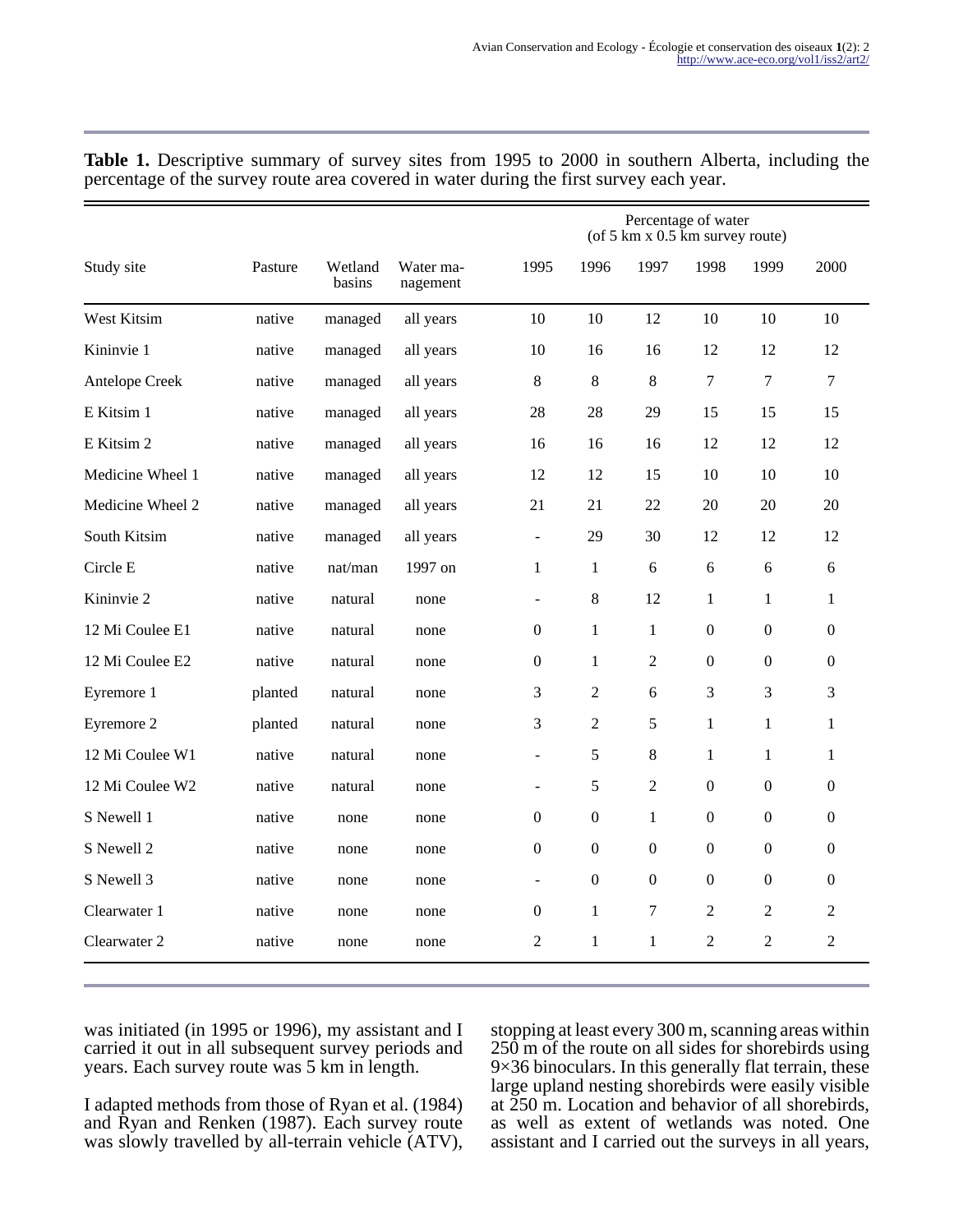three times per season. In 1995, areas were surveyed during incubation (16–30 May), and early and late brood (mid-June; late June to early July) periods. Because few birds were seen during the incubation period, from 1996 to 2000 my assistant and I carried out surveys during the pre-incubation period (6–13 May), as well as twice during the brood care period. Birds were only considered to be in the survey if they landed or flushed from an area within 250 m of the survey route line. Groups of more than five birds (flocks) were eliminated from the analyses, as I considered these non-breeders. These were found only in managed wetlands, primarily during prebreeding.

Twenty-one sites were surveyed each year from 1996 to 2000. Nine were in areas of managed wetlands (Circle E was an area of natural wetland basins before 1997), seven in areas of natural wetland basins, and five in areas with no wetland basins (Fig. 1, Table 1). In 1995, my assistant and I surveyed only 16 of these sites, including seven in areas of managed wetlands, five in areas of natural wetland basins, and four in "no basin" areas (Fig. 1). The percentage of water in each survey route (Table 1) was determined by the percentage of the 5 x 0.5 km survey route area covered in water during the first survey each year. I considered sites "wet" if over 5% of the survey route area was covered in water, and "dry," otherwise. Except in the very wet spring of 1997, this split the sites into managed vs. unmanaged wetland areas.

# **Survey Area Nest Searches**

My assistants and I searched 80% (4 km  $\times$  0.5 km) of the total area of each of the same nine survey routes (four managed, two natural, three "no basin") for shorebird nests by nest-drag technique (30 m cable-chain or chain slowly dragged between two ATVs; Higgins et al. 1977, Klett et al. 1986) once each year from 1998 to 2000. In 1998 and 1999, a third natural wetland basin survey site was similarly searched. Because a much larger region was searched at Kitsim (an intensive study area searched twice a year from 1995–2000, where many shorebirds were captured on nests and marked), I drew an area 0.5 km wide (250 m on each side of the survey line) around the first 4 km of East Kitsim route 1 as well as East Kitsim route 2. I counted all nests found in the first nest search that fell within the boundaries of these  $0.5 \times 4$  km areas for the purposes of this analysis.

All willet, godwit, and curlew nests were marked, and checked periodically (normally once weekly) for success or failure. I considered a nest successful if at least one chick hatched. Data for willets, godwits, and curlews were combined to increase sample size as there were no nest success differences among species. To determine incubation stage, eggs were floated in water (Hays and LeCroy 1971). Fates were determined for all nests, based on presence of chicks and condition of egg cup (C. L. Gratto-Trevor unpubl. data). I calculated both apparent (percentage of successful nests of all nests found) and Mayfield (1961, 1975; Klett et al. 1986) nest success rates. Because sample sizes were small, catastrophic events such as flooding or hail did not affect nest success, and sampling was inadequate to calculate state-specific survival rates, use of the Mayfield index was deemed more appropriate than other methods such as Mayfield logistic regression, Cox Proportional Hazards Regression, Logistic Exposure Model, the Stanley Method, Program Mark, and Kaplan-Meier (Manolis et al. 2000, Hazler 2004, Jehle et al. 2004, Nur et al. 2004, Shaffer 2004). Exposure days were calculated from the date the nest was found to the estimated hatch date (if it hatched), or if the nest was lost, to the midpoint of the date the nest was last seen with eggs and without eggs (40% if the period between nest checks was >6 d). For each Mayfield nest success rate, 95% confidence limits were calculated (Johnson 1979).

# **Survey Accuracy—Percentage of Marked Individuals Observed**

In the intensive study area at Kitsim, the site was searched for nests twice yearly from 1995 to 2000. Nests found were marked with pin flags. Once the last egg was laid in a clutch, and full incubation was underway, I captured adult willets and marbled godwits on nests with mist nets (placed over the nest) or passive walk-in nest traps constructed of chicken-wire (Gratto-Trevor 2004). Adults were individually color banded. I also marked willet adults on their white wing bars and/or rump with yellow or pink dyes for easier recognition in flight. No nests were deserted as a result of nest searches or capturing adults on nest.

During surveys at Kitsim from 1995 to 1998, I checked all willets and godwits observed for bands. By comparing the number of banded birds potentially in the survey route at the time of the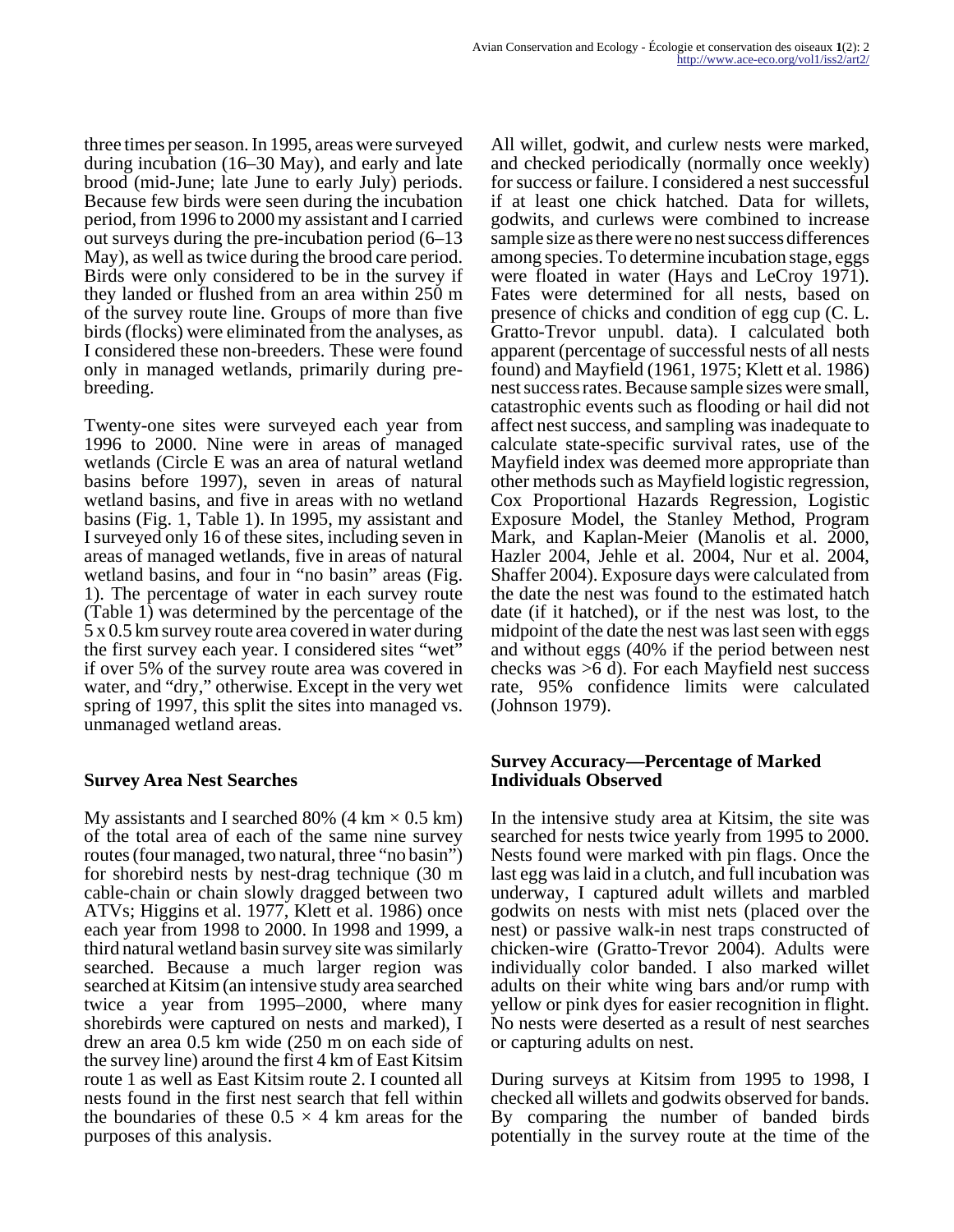survey (i.e., how many marked birds were known to have nests or had been seen recently with broods within 250 m of the survey route line) with how many of these banded birds were actually seen during the survey, I obtained an estimate of survey accuracy for different periods of the breeding cycle. Data from 1995 to 1998 were combined to increase sample size in each category, as were species and surveys, as there were no differences among years and between species. Behavior of individual birds also provides insight into the accuracy of surveys. Therefore, during capture attempts in 1995, I collected data on flushing distance of the incubating bird and presence or absence of its mate.

# **Comparative Wetland Conditions**

Spring wetland conditions in Prairie Canada are assessed through Pond Counts carried out in conjunction with the annual Waterfowl Breeding Population and Habitat Survey by the Canadian Wildlife Service and United States Fish and Wildlife Service (USFWS) (Smith 1995). These waterfowl surveys are divided into more than 50 strata delineated according to habitat differences and political boundaries (URL:

http://www.fws.gov/birddata/databases/mas/aboutmas. [htm\). My study areas are contained in stratum 28,](http://www.fws.gov/birddata/databases/mas/aboutmas.htm) Prairie Alberta (URL:

[http://mbirdims.fws.gov/nbii/\). Data from 1955 to](http://mbirdims.fws.gov/nbii/) 2005 are available at the USFWS/United States Geological Survey website (URL:

http://www.fws.gov/birddata/databases/mas/maydb. [html\). Pond counts from stratum 28 from the years](http://www.fws.gov/birddata/databases/mas/maydb.html) of this study (1995–2000) were compared with all other years, to determine whether this study was carried out in a series of average or "abnormal" water years.

# **Statistical Analyses**

The relationship between number of birds seen during surveys and number of nests located was examined using a Pearson correlation (1-tailed test). Wetland type (managed, natural, or no basin), survey period (pre-incubation, early brood, late brood), and annual comparisons of godwit and willet survey numbers were conducted using a 3way ANOVA, Type III SS. All variables were logtransformed to improve normality. Non-significant interactions were sequentially deleted, beginning with the highest-order interactions. Dunnett's C was

used to calculate post hoc multiple comparisons. Means are reported  $\pm$  1 SE. Because of the low numbers of long-billed curlews seen, logistic regression (Manly et al. 1993) was used to examine effects of wetland type, survey period, and year on presence of curlews. Nonparametric tests were used, as noted, when sample sizes were very low. All statistical tests were 2-tailed and considered significant at  $P < 0.05$  unless otherwise noted.

# **RESULTS**

# **Comparative Wetland Conditions**

Strata 28 spring pond counts from 1995 to 2000 were not significantly different from all other years (1995–2000 *n*=6, mean 88178, SD 38046, median 66750, min 58766 max 143245; 1955–2005 excluding 1995–2000 *n*=45, mean 89607, SD 41889, median 77390, min 42892 max 215824; *t*test 0.79 df 49 P 0.937; Mann Whitney U test P 0.809). The proportion of very wet years (Pond Counts >140 000) was also similar (1995–2000 17%; all other years 13%).

#### **Abundance and Nest Densities in Different Basin Types**

From 1995 to 2000, both marbled godwits and willets were more often seen in areas with managed wetlands than in areas with natural or no wetland basins (Table 2, Appendix 1). Year effects and wetland type–year interactions are more difficult to understand, but may have been because numbers of both species were high in the wet summer of 1997, especially in natural wetland basins. Numbers of both species were generally lower during the last (late brood) survey, as parents deserted the area after chicks died or fledged, resulting in a significant survey effect.

Numbers of willet nests (Table 3) tended to be highest in managed wetland basin areas each year, but results were variable and the difference was statistically significant in only one of 3 years (Kruskal-Wallis, 1-tailed test,  $P = 0.04$  in 1999). Results were similar for godwits (Kruskal-Wallis, 1-tailed test,  $P = 0.02$  in 2000).

Logistic regression was used to simultaneously evaluate whether presence of curlews was related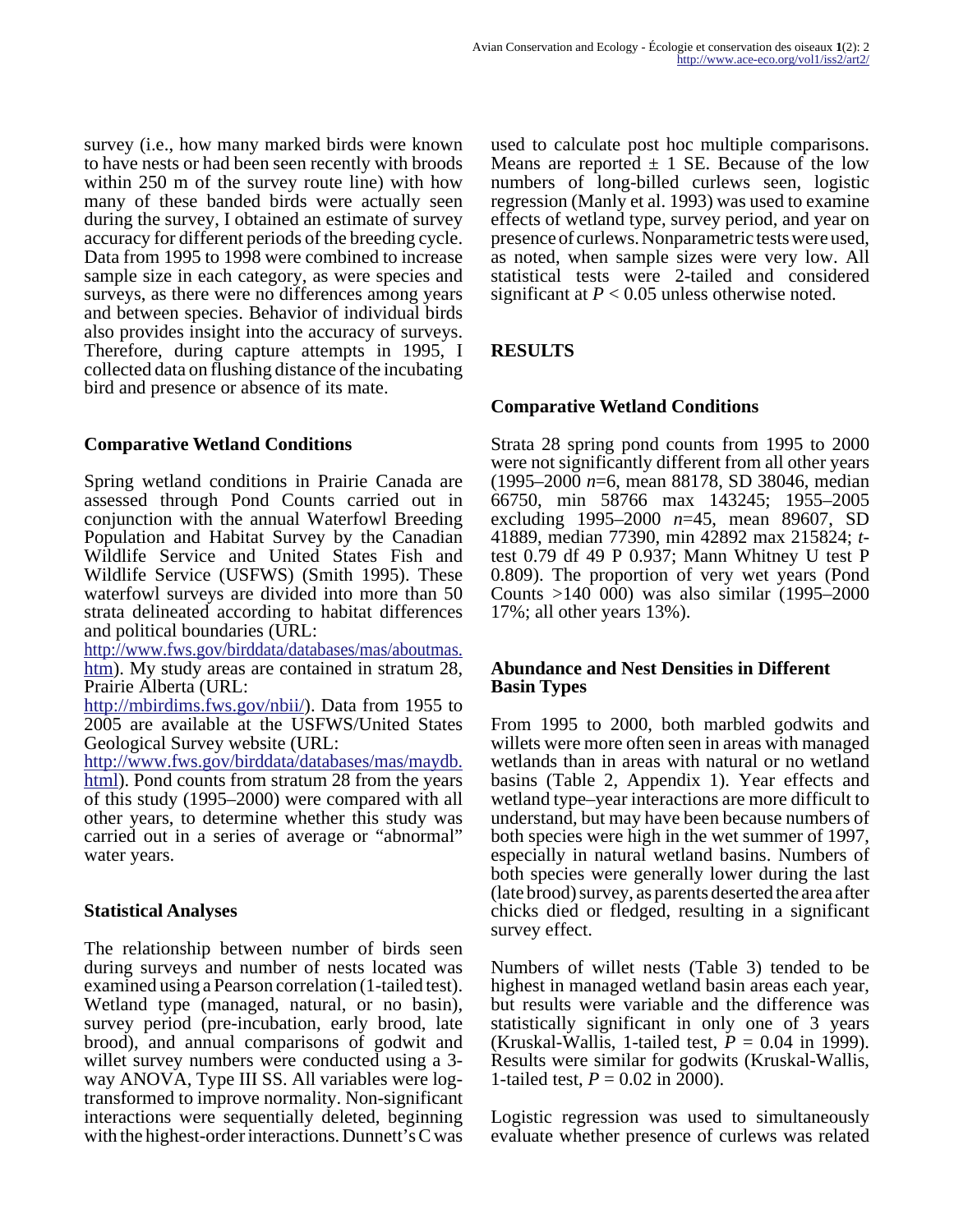|         | Variable       | SS   | $\mathrm{d}\mathrm{f}$ | $\boldsymbol{\mathrm{F}}$ | ${\bf P}$ |
|---------|----------------|------|------------------------|---------------------------|-----------|
|         | wetland type   | 15.1 | $\overline{2}$         | 105.4                     | < 0.001   |
|         | year           | 1.9  | 5                      | 5.4                       | < 0.001   |
| Marbled | survey period  | 1.3  | $\overline{2}$         | 9.2                       | < 0.001   |
| Godwit  | wetland*year   | 1.4  | $10\,$                 | 1.9                       | 0.035     |
|         | wetland*survey | 0.4  | $\overline{4}$         | 1.3                       | 0.254     |
|         | year*survey    | 0.6  | $10\,$                 | 0.9                       | 0.524     |
|         |                |      |                        |                           |           |
|         | wetland type   | 28.8 | $\overline{2}$         | 246.5                     | < 0.001   |
|         | year           | 0.7  | 5                      | 2.3                       | 0.046     |
|         | survey period  | 0.4  | $\overline{2}$         | 3.7                       | 0.026     |
| Willet  | wetland*year   | 1.9  | $10\,$                 | 3.3                       | < 0.001   |
|         | wetland*survey | 0.3  | $\overline{4}$         | 1.2                       | 0.328     |
|         | year*survey    | 0.9  | 10                     | 1.6                       | 0.109     |

**Table 2.** Results of a 3-way ANOVA, type III SS, for marbled godwits and willets, based on log-transformed shorebird numbers. For both species, Dunnett C post hoc tests comparing wetland type were all significant  $(P < 0.05)$ .

to wetland type, year, and time of survey during the breeding season ( $n = 363$ ). When the model was used to examine main effects only, the probability of sighting a curlew was related to time of survey  $(\chi^2 = 16.47, df = 2, P \le 0.001)$ . Thirty-nine curlews were observed during pre-incubation, ten during early brooding, and nine during late brooding. Although not statistically significant in this analysis  $(\chi^2 = 5.41, P = 0.07)$ , most sightings of curlews were in areas of natural wetland basins (32), compared with managed wetlands (15) and no wetland basins (11). In fact, ten of the 15 sightings in managed wetland areas were at Circle E, an area that had been a series of natural wetland basins until 1997. At Circle E, numbers of observed curlews averaged 1.4 birds during pre-management surveys (1995–1996) and 1.0 afterward (1997–2000); godwits 2.3 to 3.0; and willets 0.0 to 3.8. Only four curlew nests were found during this study, including one found during a survey in 1997, not a nest search. All curlew nests found were in areas of natural wetland basins.

# **Survey Accuracy**

To determine whether survey results accurately reflect the number of nesting shorebirds in an area, numbers of nests found was compared with number of shorebirds seen during each survey at a site (Table 4). The relationship was more likely to be significantly positive for godwits than willets, and was the strongest during pre-incubation for both species in 1998 and 2000. Overall, 1.5 pairs of willets were seen during pre-incubation surveys for each nest later found at managed sites, but only 0.2 pairs per nest at unmanaged sites, suggesting that surveys overestimated breeding willets at sites with water, and underestimated them in dry areas. At both managed and unmanaged sites, 0.6 pairs of godwits were seen during pre-incubation for every nest later found. There were too few curlew nests for analysis.

At different periods of the breeding season, the number of marked birds observed during a survey was compared to the number known to have been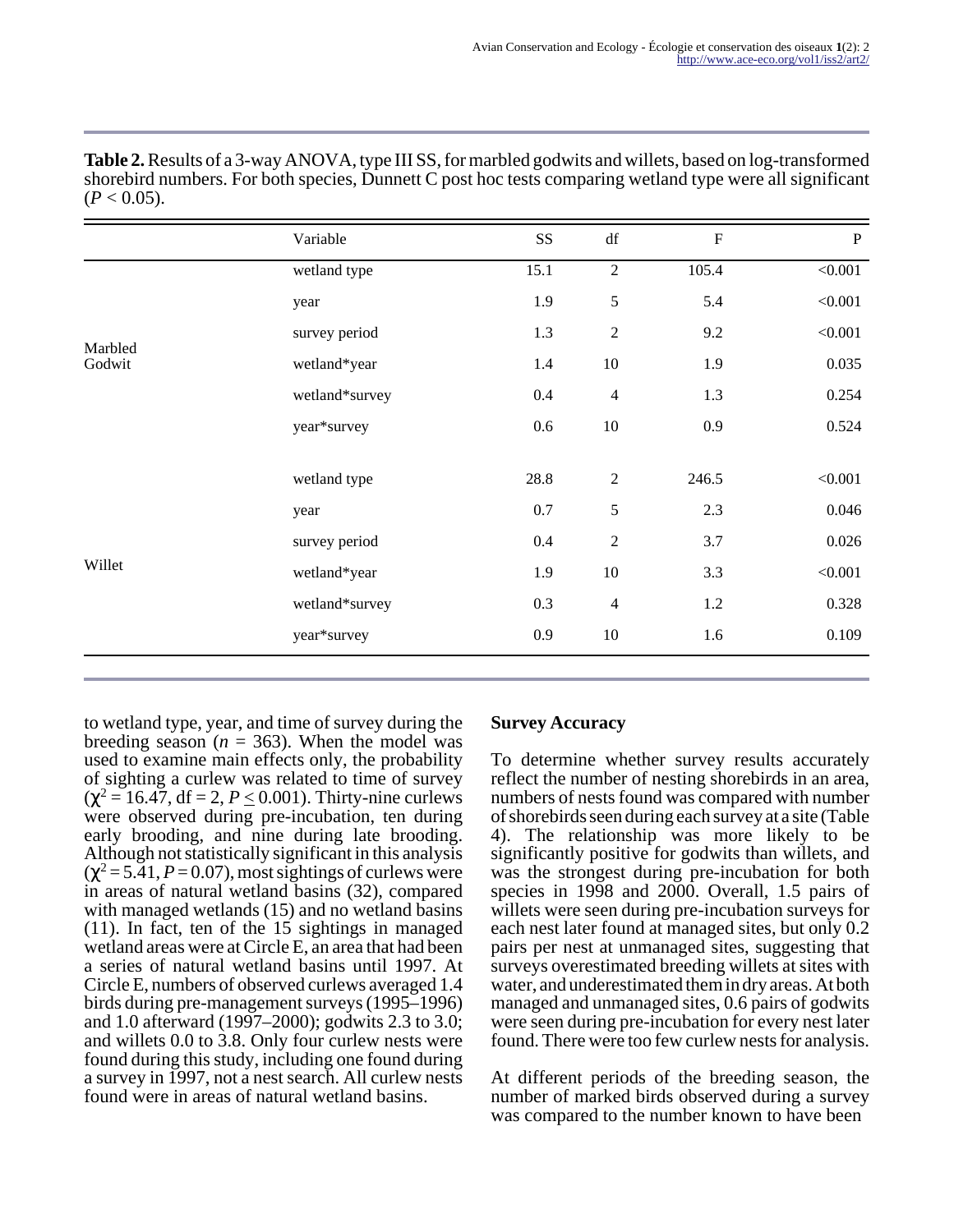| Species        | Year | $\boldsymbol{n}$         | Managed  | $\boldsymbol{n}$ | Natural  | $\boldsymbol{n}$ | No basins |
|----------------|------|--------------------------|----------|------------------|----------|------------------|-----------|
|                | 1998 | $\overline{\mathcal{L}}$ | 2.5(0.3) | $\overline{2}$   | 0(0)     | 3                | 0(0)      |
| Marbled godwit | 1999 | $\overline{4}$           | 2.5(0.6) | 3                | 0.7(0.7) | 3                | 0.3(0.3)  |
|                | 2000 | $\overline{4}$           | 2.2(0.5) | 3                | 1.0(0.6) | 3                | 0(0)      |
|                | 1998 | $\overline{4}$           | 3.0(0.9) | $\sqrt{2}$       | 2.0(2.0) | 3                | 0(0)      |
| Western willet | 1999 | $\overline{\mathcal{L}}$ | 2.2(1.1) | 3                | 1.7(0.9) | 3                | 0.7(0.3)  |
|                | 2000 | 4                        | 4.0(1.9) | 3                | 2.0(1.2) | 3                | 1.3(0.7)  |
|                | 1998 | $\overline{\mathcal{L}}$ | 0(0)     | $\overline{c}$   | 0.5(0.5) | 3                | 0(0)      |
| Long-billed    | 1999 | 4                        | 0(0)     | 3                | 0.3(0.3) | 3                | 0(0)      |
| curlew         | 2000 | 4                        | 0(0)     | 3                | 0.3(0.3) | 3                | 0(0)      |

**Table 3.** Mean number of marbled godwit, western willet, and long-billed curlew nests (+ SE) found in a single nest search of a 2-km<sup>2</sup> area in each of 9–10 survey routes from 1998 to 2000 in southeastern Alberta, where  $n =$  number of areas nest searched.

in that area at the time of the survey. Considerably fewer birds with active nests were seen, compared with pre-laying birds or those with broods (Figure 2). During capture attempts, godwits flushed a median distance of 1 m from the nest  $(n = 25)$ individuals, median 1 m, range  $\langle$ 1 to 2 m), and willets 4 m ( $n = 29$ , range <1 to 50 m; 17/29 were within 5 m). The non-incubating member of the pair was rarely seen before its mate was flushed (godwits 1/19; willets 24/28), and often was not sighted at all (godwits 11/19; willets 1/28).

# **Nesting Success**

All but one failure at these nests appeared to be caused by predation of eggs or an incubating adult (after which the remaining adult deserted the clutch). Although sample sizes were small, Mayfield nest success was very similar among managed, natural, and no wetland sites (Figure 3). Nest success was consistently higher in 1999 than 1998 or 2000. Predation of incubating adults was rare, except in 2000, when both willet and godwit adults were found dead near nests in four widely separated survey areas (one godwit in each of a managed and natural wetland basin site; one willet

in each of a different managed and natural wetland basin site).

# **DISCUSSION**

# **Survey Site Census and Nest Drag**

Both the surveys and nest searches indicated that nesting and foraging willets and godwits were more common in areas of managed wetlands, presumably because in most years in this region, virtually the only wetlands containing water by mid-May were managed. Willets, and to a lesser extent, godwits, increased in number at the four sites that had water in 1997 but were dry in previous years. Overall, willet and godwit numbers at sites with natural wetlands were not as high as those at managed wetlands in 1997, because not all natural basins were full and the percentage of water was lower than at managed sites (Table 1). Surprisingly, willets, normally considered more tied to water than marbled godwits (Godfrey 1986), and seldom seen in areas without water, were more often found nesting in drier areas than godwits. Long-billed curlews tended to be seen more often in areas with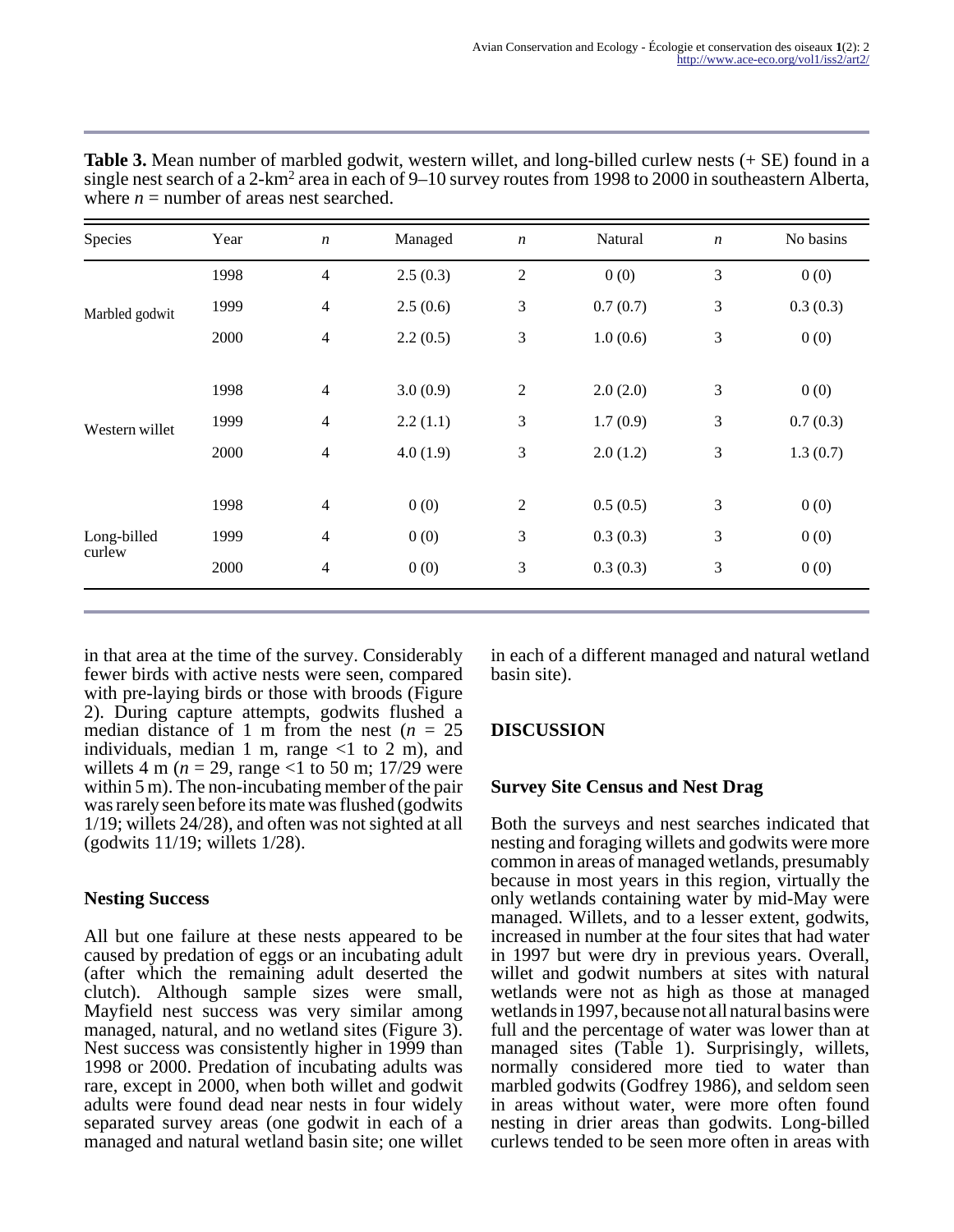**Table 4.** Pearson correlation coefficients between western willets and marbled godwits seen during surveys, and nests found in the same areas, 1998–2000, in southeastern Alberta. For all survey periods, the number of sites where birds and nests were compared was four managed, three natural, three no wetland basin sites in 1999 and 2000, and four managed, two natural, and three no wetland basin sites in 1998.

| Period         |           | 1998      |        | 1999    | 2000   |           |  |
|----------------|-----------|-----------|--------|---------|--------|-----------|--|
|                | Willet    | Godwit    | Willet | Godwit  | Willet | Godwit    |  |
| Pre-incubation | $0.89***$ | $0.91***$ | 0.40   | 0.34    | 0.55   | $0.91***$ |  |
| Early brood    | $0.66*$   | 0.50      | 0.20   | $0.56*$ | 0.33   | $0.70*$   |  |
| Late brood     | 0.45      | $0.87**$  | 0.40   | $0.54*$ | 0.22   | 0.52      |  |

Pearson product-moment correlations (one-tailed) were based on log-transformed data. \*, \*\*, \*\*\*  $P = 0.05, 0.01, \le 0.001$ , respectively.

natural wetland basins, and all curlew nests found during this study were at such sites. Given that longbilled curlews are a "species of special concern" in Canada, it might be useful to determine whether curlews tend to avoid managed wetlands in this region, and if so, why.

Even if managed wetlands attract more nesting shorebirds, it is possible that production is not as high in these areas as at natural wetland basin sites. Wetlands may attract large numbers of avian and mammalian predators in response to increased numbers of ground-nesting birds (especially waterfowl). This might be particularly important in areas with managed wetlands, where nesting densities are consistently high, as nest success is often inversely related to nest density in groundnesting birds (Clark and Nudds 1991). However, this did not appear to be the case here. Nest numbers in unmanaged sites were small, but overall there was no difference in nest success between areas with and without managed wetlands, and nest success appeared more related to year than wetland type. Brood survival was not examined, but was not likely higher in unmanaged than in managed wetland sites, as the parents normally took their chicks to the nearest shallow wetland. This was normally more than 2 km away (up to 12 km) in unmanaged areas (compared with an average of 200 m in managed sites; pers. obs.).

Under climate change scenarios, temperatures are expected to increase in southern Alberta, resulting in a decrease in soil moisture and surface water

(Herrington et al. 1997, Oliver and Wiebe 2003, Barrow and Yu 2005). Wildlife species tied to semipermanent or ephemeral wetlands, such as those naturally used by willets, marbled godwits and longbilled curlews, are expected to be most affected in this region (Barrow and Lee 2000). This is likely to lead to their increased dependence on shallow managed wetlands. In addition, mountain runoff, which provides most of the irrigation, hydroelectric, and urban water in southern Alberta, is expected to decrease because of changes in snow accumulation and loss of glaciers (Oliver and Wiebe 2003). In this region in the future, higher temperatures and decreases in soil moisture are expected to result in an increased dependence on irrigated, rather than dry land crops. With decreased surface water and mountain runoff, and increased irrigation, competition among water users such as farmers, hydroelectric power generators, urban humans, livestock, and wildlife will become more intense. Grazing uses less water than irrigated cropland (Barrow and Lee 2003, Barrow and Yu 2005). If grazing increases at the expense of irrigated crops in southern Alberta, more shallow wetland basins are likely to be under water management, which may benefit willets and godwits under a drier climate regime.

# **Accuracy of Survey Techniques**

According to the nest searches carried out in survey areas of this study, pre-incubation ATV surveys (early to mid-May) are a better measure of relative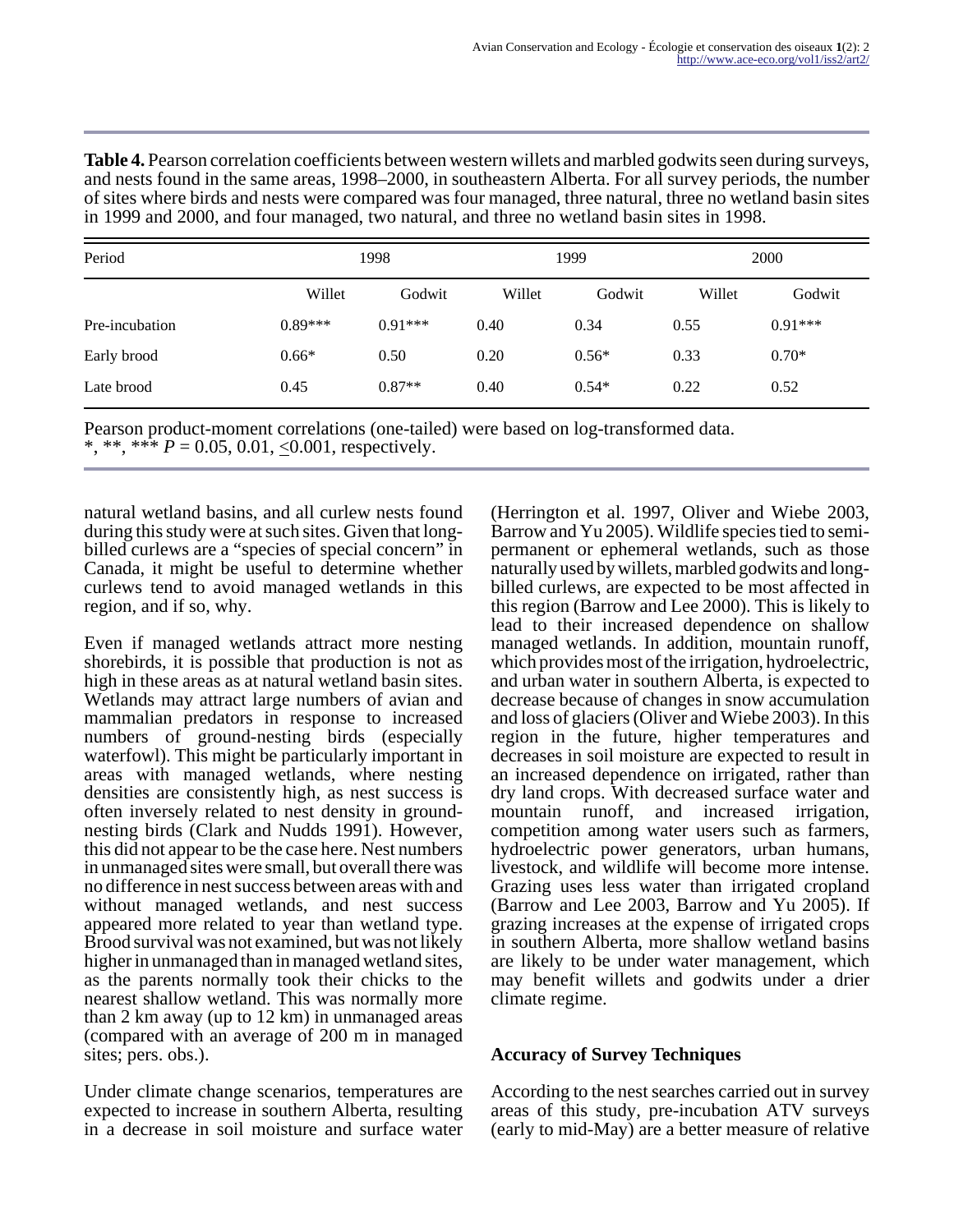**Fig. 2.** Percentage of marked birds of specific breeding stages known to have been present in the survey area (Kitsim, 10 km east of Brooks, Alberta), that were observed during the survey. Data from willets and marbled godwits combined, and data from 1995 to 1998. Small numbers above bars refer to the fraction of birds seen of all available in that category. "Prelay" refers to the total number of marked birds that later (within 2 wk) incubated a nest in the survey route area; "Incub" refers to the total number of marked birds known to have an active nest in the survey route area; "failed" is the total number of marked birds with recently failed nests, whose nests had been in the survey route area; "brood" is the total number of marked adults attending broods that had been seen in the survey route area within 3 d of a survey date (by independent brood surveys).

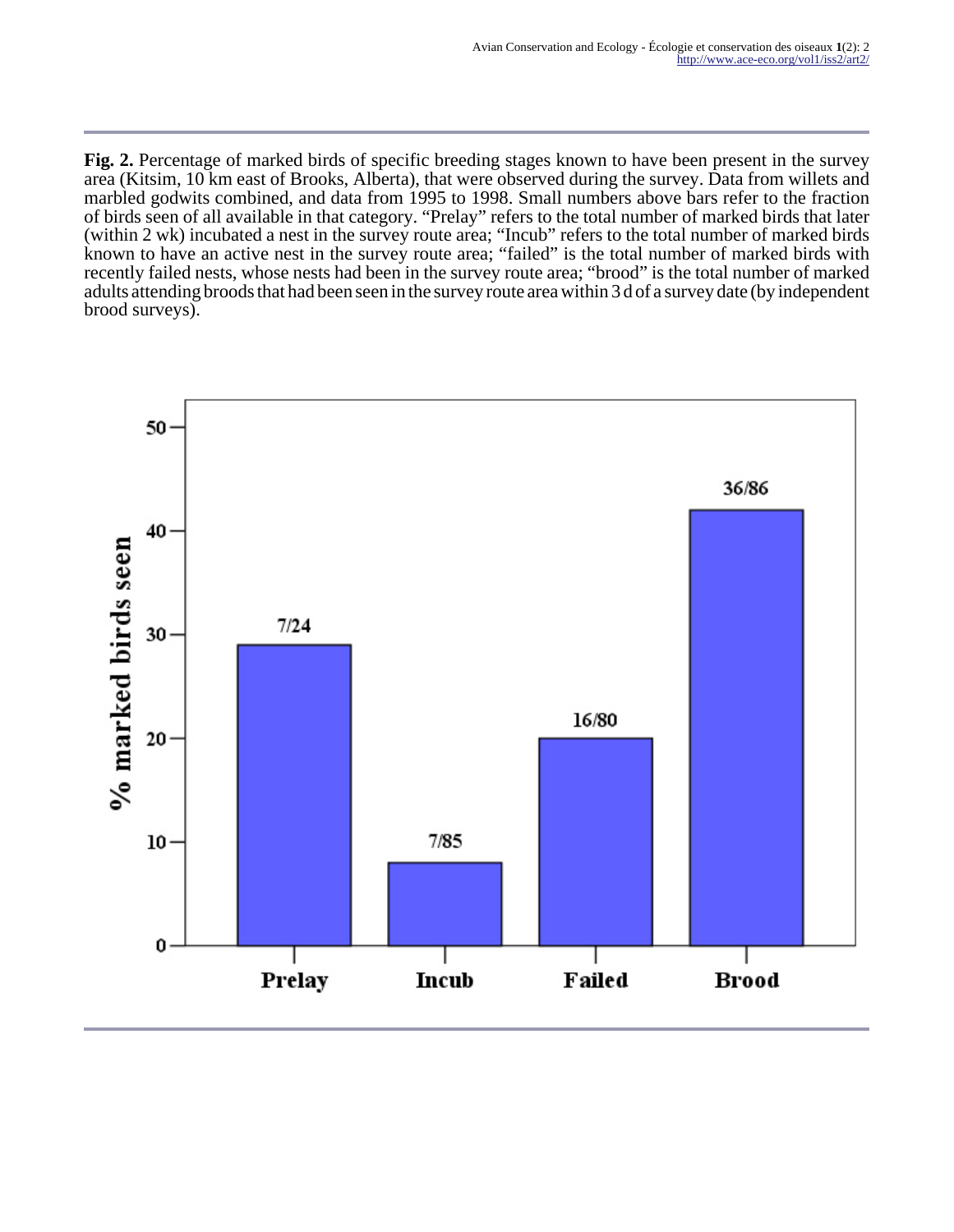**Fig. 3.** Shorebird (marbled godwits, willets, and long-billed curlews combined) Mayfield nest success in survey areas with managed, natural, and no wetland basins from 1998 to 2000 in southeastern Alberta. Numbers above bars refer to the fraction of nests hatched of the total nests found. Sample sizes are too small for statistical analysis (the 95% confidence intervals on the Mayfield estimates were as follows: managed, 1998–2000: 5–44%, 13–70%, 3–30%; natural, 1998–2000: 1–100%, 7–97%, 2–74%; no basin, 1999–2000: 4–100%, 1–100%).



numbers of upland breeding shorebirds than surveys carried out later in the breeding period (Table 4). Even then, surveys overestimated numbers of willets breeding in managed wetland areas, and underestimated numbers of willets breeding in areas without water. Presumably this is because most shorebirds seen during surveys are foraging, Willets

almost always forage in areas with water, and water was normally only found where wetlands were managed in most of the years of this study. Brood surveys around wetlands appear to accurately indicate, by behavior of attending parents, numbers of broods present, but they give no indication of how far the birds have moved from their nest sites. It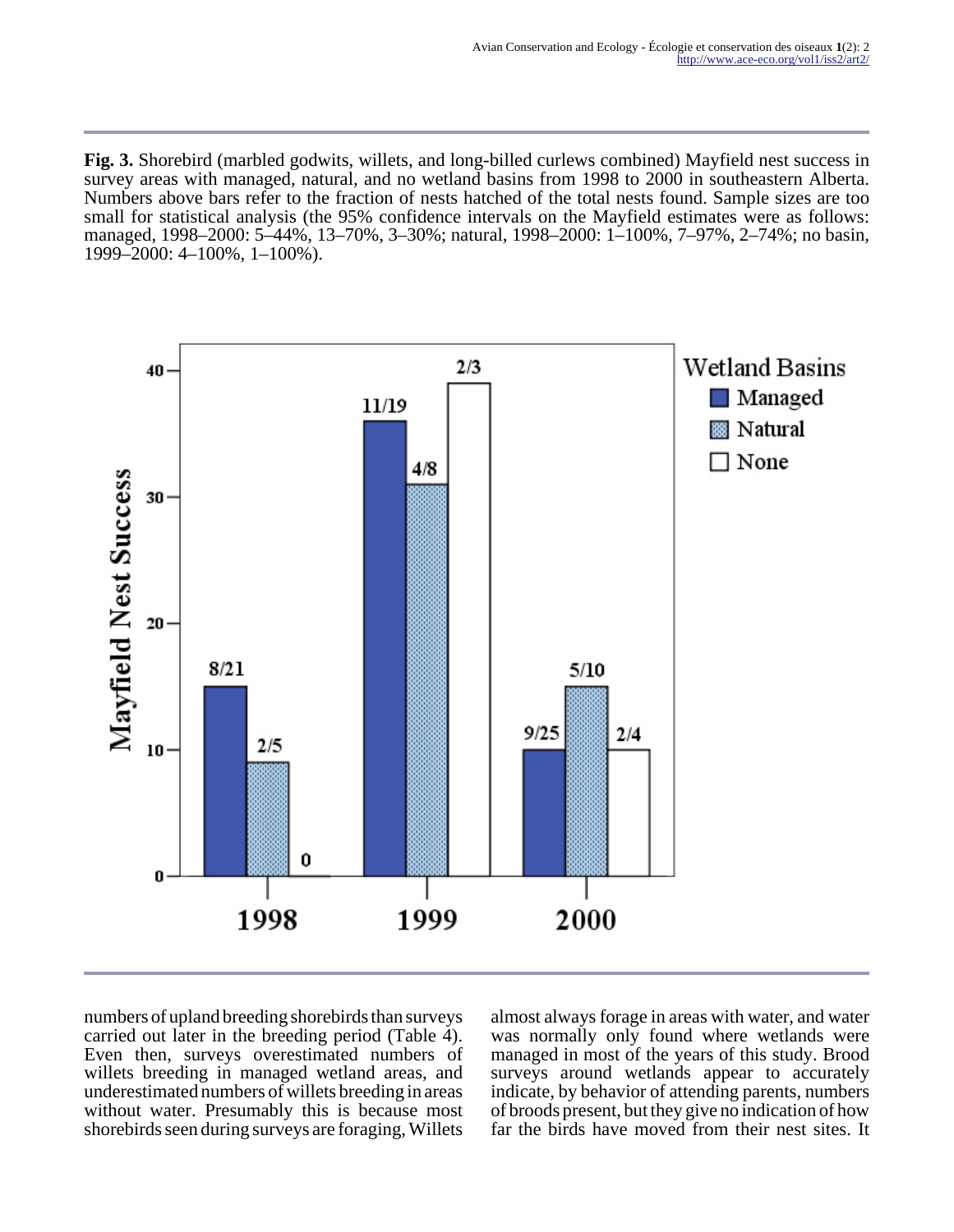seems unlikely that specific broad-scale breeding surveys will be carried out for marbled godwits and willets, but they are likely to be included in surveys of other species, such as the COSEWIC-listed longbilled curlew. If so, it is important to consider, in study design and interpretation of results, the behavior of the species at the time of year the surveys are carried out. Timing of breeding differs among upland-nesting shorebirds in a region, with longbilled curlews nesting on average almost a week earlier than godwits, 10 d earlier than willets, and 3 wk earlier than upland sandpipers (*Bartramia longicauda*; C. L. Gratto-Trevor, unpublished data; Jackson 2003).

The only current monitoring scheme for marbled godwits and western willets is the Breeding Bird Survey (BBS; Robbins et al. 1986), which uses timed roadside point counts and identification of most species by sound, and is normally carried out in early to late June. This corresponds to the incubation and early brood periods for these two species. As shown by this study, surveys for willets and marbled godwits carried out during the incubation period (mid-May to early June) do not accurately measure nesting density. Less than 10% of the marked birds with current nests in the survey area were seen (or heard) during specific ATV surveys. The behavior of these birds changes dramatically at hatch, with adults actively and vociferously defending young, which they normally guide to the nearest appropriate wetland (shallow water, emergent vegetation but not cattail cover; Gratto-Trevor et al. 2000, Lowther et al. 2001). If BBSs are carried out during the incubation period, marbled godwits and willets will only be seen if shallow wetlands are present, and they are unlikely to be heard as they are seldom vocal at this time. As noted, after their eggs hatch, adults will be much more visible and vocal. However, their presence will depend not only on availability of suitable brood wetlands, but on nest and brood success in a given year, and timing of survey vs. hatch in that year. If a survey route encompasses a suitable permanent wetland (or even a field being irrigated at that time), numbers could be largest in years where nest failure is high, and birds congregate early at the few suitable sites remaining. All this would add variability to survey numbers, which would make any real population trends in these species difficult to determine by the current BBS. Whether numbers of BBS (or Grassland Bird Survey; B. Dale pers. comm.) routes through native prairie can be increased sufficiently to adequately monitor

populations of upland nesting shorebirds has yet to be determined.

*Responses to this article can be read online at: <http://www.ace-eco.org/vol1/iss2/art2/responses/>*

# **Acknowledgments:**

*This project received funding from the Canadian Wildlife Service (Environment Canada, Prairie and Northern Region), and the Alberta North American Waterfowl Management Plan Centre (Biodiversity Fund). Ducks Unlimited Canada (Alberta) provided logistical support, especially T. Sadler and the Brooks office. The Eastern Irrigation District gave permission to work on their lands, as did the Antelope Creek, Circle E, and Loman Grazing Associations. Field assistance was primarily provided by D. Pearson, H. Johnston, S. vanWilgenburg, G. Perrin, A. Keeley, G. Thibault, and A. Neudorf. K. Guyn's pintail crew found most of the shorebird nests at Kitsim in the first 3 years of this study. S. Rangen assisted with data analysis, and S. vanWilgenburg with data input. Comments from M. Hill and K. Mehl greatly improved the manuscript, as did comments from ACE editors and several anonymous reviewers.*

# **LITERATURE CITED**

**Allen, J. N.** 1980. The ecology and behavior of the long-billed curlew in southeast Washington. *Wildlife Monographs* **73**.

**Anderson, D. R., and F. A. Glover.** 1967. Effects of water manipulation on waterfowl production and habitat. *Transactions of the North American Wildlife and Natural Resources Conference* **32**:292–300.

**Barrow, E. M., and R. J. Lee.** 2000. *Climate change and environmental assessment. Part 2. Climate change guidance for environmental assessment.* Research and Development Monograph Series, Canadian Environmental Assessment Agency, Ottawa, Ontario, Canada. (Online.) URL: [http://www.ceaa-acee.gc.ca/015/0002/0004/index\\_e.](http://www.ceaa-acee.gc.ca/015/0002/0004/index_e.htm) htm.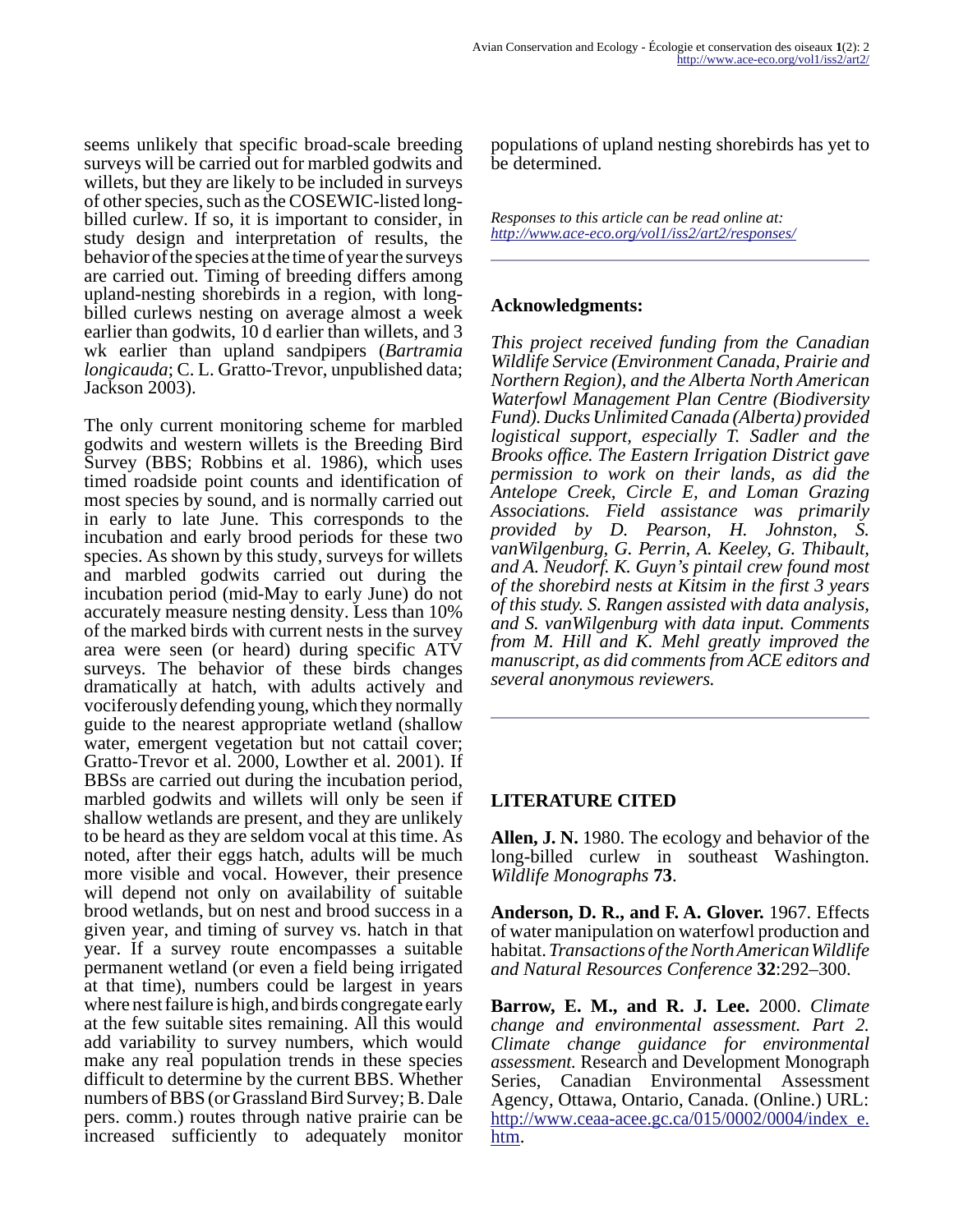**Barrow, E. M., and G. Yu.** 2005. *Climate scenarios for Alberta.* A report prepared for the Prairie Adaptation Research Collaborative (PARC) in cooperation with Alberta Environment. (Online.) URL:

[http://www.parc.ca/pdf/Alberta\\_Scenarios/main\\_report.](http://www.parc.ca/pdf/Alberta_Scenarios/main_report.pdf) pdf

**Clark, J. S., E. C. Grimm, J. J. Donovan, S. C. Fritz, D. R. Engstrom, and J. E. Almendinger.** 2002. Drought cycles and landscape responses to past aridity on prairies of the northern Great Plains, USA. *Ecology* **83**:595–601.

**Clark, R. C., and T. D. Nudds.** 1991. Habitat patch size and duck nesting success: the crucial experiments have not been performed. *Wildlife Society Bulletin* **19**:534–543.

**Colwell, M. A., and O. W. Taft.** 2000. Waterbird communities in managed wetlands varying in water depth. *Waterbirds* **23**:45–55.

**Dahl, T. E.** 1990. *Status of prairie pothole wetlands in the United States.* U.S. Fish and Wildlife Service, National Wetland Inventory, St. Petersburg, Delaware, USA.

**Delphey, P. J., and J. J. Dinsmore.** 1993. Breeding bird communities of recently restored and natural prairie potholes. *Wetlands* **13**:200–206.

**Diamond, A. W., and R. K. Brace.** 1991. Climate and waterfowl populations. Pages 245–257 *in* G. Wall, editor. *Symposium on the impacts of climatic change and variability on the Great Plains, September 1990.* Department of Geography Publication Series, Occasional Paper No. 12. University of Waterloo, Waterloo, Ontario, Canada.

**Dugger, B. D., and K. M. Dugger.** 2002. Longbilled Curlew (*Numenius americanus*). Volume 628 *in* A. Poole and F. Gill, editors. *The birds of North America.* The Birds of North America, Inc., Philadelphia, Pennsylvania, USA.

**Fairbairn, S. E., and J. J. Dinsmore.** 2001. Factors associated with occurrence and density of wetland birds in the prairie pothole region of Iowa. *Journal of the Iowa Academy of Science* **108**:8–14.

**Godfrey, W. E.** 1986. *The birds of Canada.* Revised

edition. National Museum of Natural Sciences, National Museums of Canada, Ottawa, Ontario, Canada.

**Gratto-Trevor, C. L.** 2000. Marbled Godwit (*Limosa fedoa*). Volume 492 *in* A. Poole and F. Gill, editors. *The birds of North America.* The Birds of North America, Inc., Philadelphia, Pennsylvania, USA.

**Gratto-Trevor, C. L.** 2004. *The North American Bander's manual for shorebirds.* North American Banding Council Publication Committee, Point Reyes Station, California, USA.

**Gratto-Trevor, C. L., G. Beyersbergen, H. L. Dickson, P. Erickson, R. MacFarlane, M. Raillard, and T. Sadler.** 2001. *Prairie Canada shorebird conservation plan.* Prairie Habitat Joint Venture and Canadian Wildlife Service, Edmonton, Alberta, Canada.

**Gratto-Trevor, C. L., V. H. Johnston, and S. T. Pepper.** 1998. Changes in shorebird and eider abundance in the Rasmussen Lowlands, NWT. *Wilson Bulletin* **110**:316–325.

**Hays, H., and M. LeCroy.** 1971. Field criteria for determining incubation stage in eggs of the Common Tern. *Wilson Bulletin* **83**:425–429.

**Hazler, K.** 2004. Mayfield logistic regression: a practical approach for analysis of nest survival. *Auk* **121**:707–716.

**Herrington, R., B. Johnson, and F. Hunter.** 1997. *Responding to global climate change in the prairies.* Volume III of the Canada country study: climate impacts and adaptation. Environment Canada, Ottawa, Ontario, Canada.

**Higgins, K. F., L. M. Kirsch, H. F. Duebbert, A. T. Klett, J. T. Lokemoen, W. H. Miller, and A. D. Kruse.** 1977. *Construction and operation of cablechain drag for nest searches.* U.S. Fish and Wildlife Service, Wildlife Leaflet 512. Washington, D.C., USA.

**Higgins, K. F., L. M. Kirsch, M. R. Ryan, and R. B. Renken.** 1979. Some ecological aspects of marbled godwits and willets in North Dakota. *Prairie Naturalist* **11**:115–118.

**Howe, M. A.** 1982a. Breeding ecology of North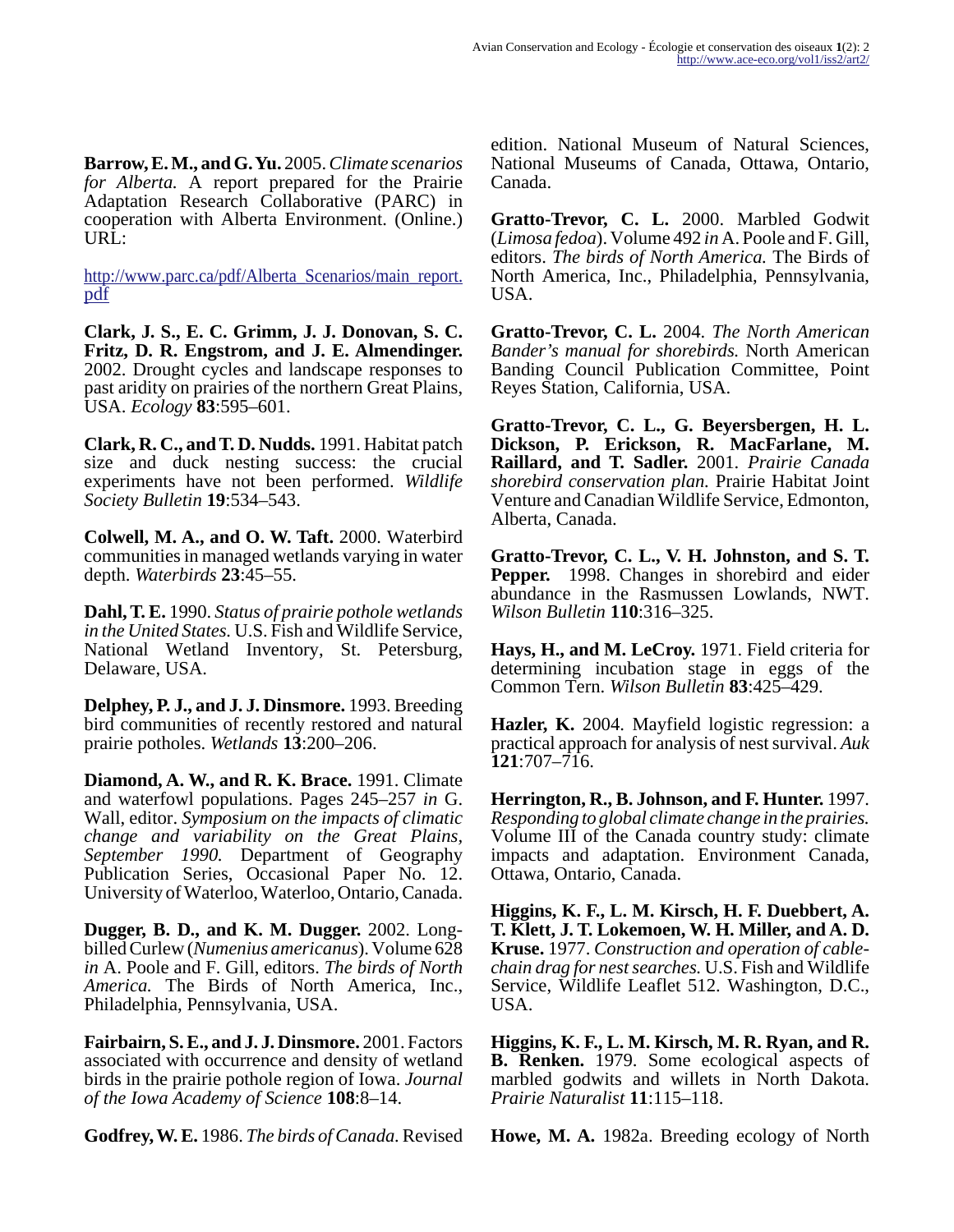American shorebirds: patterns and constraints. Pages 95–100 *in* Symposium on Waterfowl and Waders. Washington, D.C., USA.

**Howe, M. A.** 1982b. Social organization in a nesting population of Eastern Willets (*Catoptrophorus semipalmatus*). *Auk* **99**:88–102.

**Howe, M. A., P. H. Geissler, and B. A. Harrington.** 1989. Population trends of North American shorebirds based on the International Shorebird Survey. *Biological Conservation* **49**:185–199.

**Jackson, C.** 2003. *Breeding ecology of prairie nesting shorebirds: relationships with habitat, land use and predators.* Thesis, University of Saskatchewan, Saskatoon, Saskatchewan, Canada.

**Jehle, G., A. A. Yackel Adams, J. A. Savidge, and S. K. Skagen.** 2004. Nest survival estimates: a review of alternatives to the Mayfield estimator. *Condor* **106**:472–484.

**Johnson, D. H.** 1979. Estimating nest success: the Mayfield method and an alternative. *Auk* **96**:651– 661.

**Kantrud, H. A., and R. E. Stewart.** 1984. Ecological distribution and crude density of breeding birds on prairie wetlands. *Journal of Wildlife Management* **48**:426–437.

**Klett, A. T., H. A. Duebbert, C. A. Faanes, and K. F. Higgins.** 1986. *Techniques for studying nest success of ducks in upland habitats in the prairie pothole region.* U.S. Department of the Interior, Fish and Wildlife Service Resource Publication 158. Washington, D.C., USA.

**Lowther, P. E., H. D. Douglas, III, and C. L. Gratto-Trevor.** 2001. Willet (*Catoptrophorus semipalmatus*). Volume 579 *in* A. Poole and F. Gill, editors. *The birds of North America.* The Birds of North America, Inc., Philadelphia, Pennsylvania, USA.

**Manly, B., L. McDonald, and D. Thomas.** 1993. *Resource selection by animals: statistical design and analysis for field studies.* Chapman and Hall, London, UK.

**Manolis, J. C., D. E. Anderson, and F. J. Cuthbert.** 2000. Uncertain nest fates in songbird studies and variation in Mayfield estimation. *Auk* **117**:615–626.

**Mayfield, H.** 1961. Nesting success calculated from exposure. *Wilson Bulletin* **73**:255–261.

**Mayfield, H.** 1975. Suggestions for calculating nest success. *Wilson Bulletin* **87**:456–466.

**Morrison, R. I. G., Y. Aubry, R. W. Butler, G. W. Beyersbergen, G. M. Donaldson, C. L. Gratto-Trevor, P. W. Hicklin, V. H. Johnston, and R. K. Ross.** 2001. Declines in North American shorebird populations. *Wader Study Group Bulletin* **94**:34–38.

**Morrison, R. I. G., C. Downes, and B. Collins.** 1994. Population trends of shorebirds on fall migration in eastern Canada. *Wilson Bulletin* **106**:431–447.

**Nur, N., A. L. Holmes, and G. R. Geupel.** 2004. Use of survival time analysis to analyze nesting success in birds: an example using Loggerhead Shrikes. *Condor* **106**:457–471.

**Oliver, D., and J. Wiebe, editors.** 2003. *Climate change: we are at risk.* Final report to the Standing Senate Committee on Agriculture and Forestry, Canadian Parliament, Ottawa, Ontario, Canada. (Online.) URL:

http://www.parl.gc.ca/37/2/parlbus/commbus/senate/ [com-e/AGRI-E/23app-e.pdf.](http://www.parl.gc.ca/37/2/parlbus/commbus/senate/com-e/AGRI-E/23app-e.pdf)

**Page, G. W., and R. E. Gill, Jr.** 1994. Shorebirds in western North America: late 1800s to late 1900s. *Studies in Avian Biology* **15**:147–160.

**Redmond, R. L., and D. A. Jenni.** 1986. Population ecology of the Long-billed Curlew (*Numenius americanus*) in western Idaho. *Auk* **103**:755–767.

**Robbins, C. S., D. Bystrak, and P. H. Geissler.** 1986. *The Breeding Bird Survey: its first fifteen years, 1965–1979.* U.S. Fish and Wildlife Service Resource Publication No. 157, Washington, D.C., USA.

**Ruwaldt, J. J., Jr., L. D. Flake, and J. M. Gates.** 1979. Waterfowl pair use of natural and man-made wetlands in South Dakota. *Journal of Wildlife Management* **43**:375–383.

**Ryan, M. R., and R. B. Renken.** 1987. Habitat use by breeding Willets in the Northern Great Plains. *Wilson Bulletin* **99**:175–189.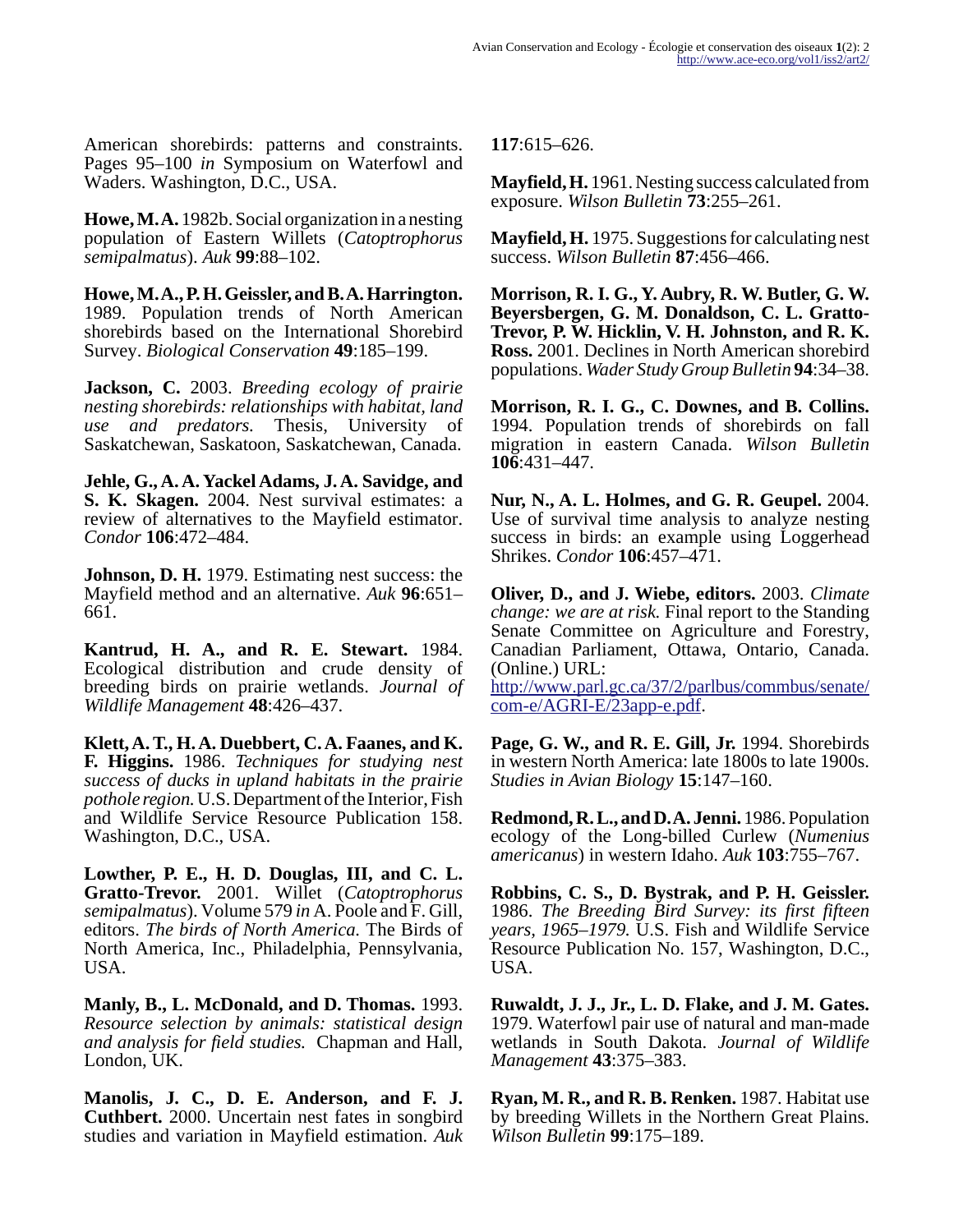**Ryan, M. R., R. B. Renken, and J. J. Dinsmore.** 1984. Marbled godwit habitat selection in the Northern Prairie Region. *Journal of Wildlife Management* **48**:1206–1218.

**Salt, W. R., and J. R. Salt.** 1976. *The birds of Alberta.* Hurtig Publishers, Edmonton, Alberta, Canada.

**Saunders, E. J.** 2002. *Update status report on longbilled curlew,* Numenius americanus. Committee on the Status of Endangered Wildlife in Canada, COSEWIC Secretariat, Canadian Wildlife Service, Environment Canada, Ottawa, Ontario, Canada.

**Shaffer, Y.** 2004. A unified approach to analyzing nest success. *Auk* **121**:526–540.

**Smith, G. W.** 1995. A critical review of the aerial and ground surveys of breeding waterfowl in North America. *Biological Science Report 5*. National Biological Service, Washington, D.C., USA.

**Environment Canada.** 1991. *The state of Canada's environment.* Environment Canada, Ottawa, Ontario, Canada.

**Sordahl, T. A.** 1979. Vocalizations and behavior of the Willet. *Wilson Bulletin* **91**:551–574.

**Sorenson, L. G., R. Goldberg, T. L. Root, and M. G. Anderson.** 1998. Potential effects of global warming on waterfowl populations breeding in the northern Great Plains. *Climatic Change* **40**:343– 369.

**Twedt, D. J., C. O. Nelms, V. E. Rettig, and S. R. Aycock.** 1998. Shorebird use of managed wetlands in the Mississippi Alluvial Valley. *American Midland Naturalist* **140**:140–152.

**Weber, L., and S. M. Haig.** 1996. Shorebird use of South Carolina managed and natural coastal wetlands. *Journal of Wildlife Management* **60**:73– 82.